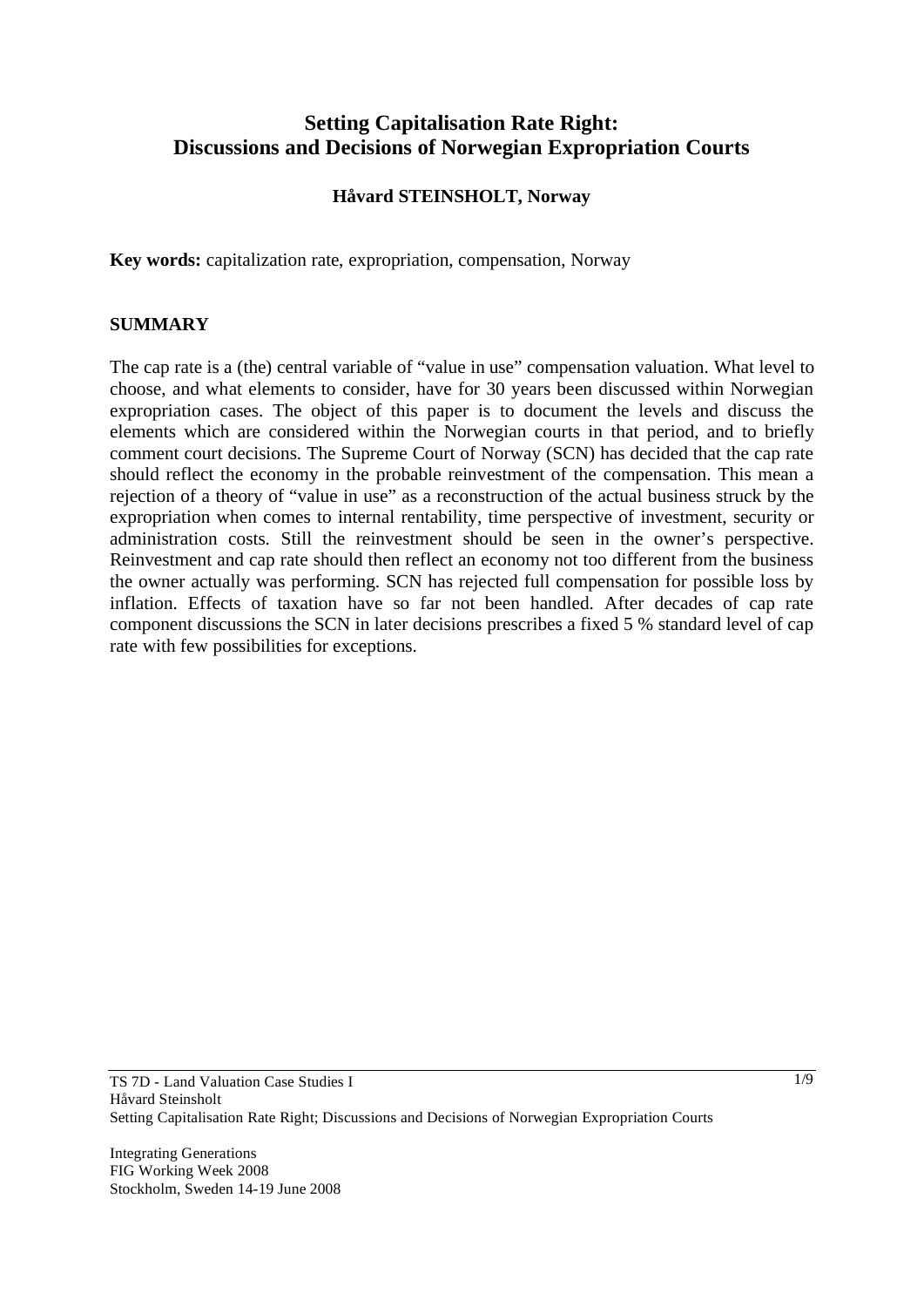# **1. CAP RATE AND THE COURTS**

Norwegian Expropriation Law guarantee compensations reflecting the loss in marked value of the property purchased. If the capitalised loss of future economical income of the property is larger than marked value loss this "value in use" is correct compensation. If the owner can restore the capacity of the property through purchase of additional land or other investments, the costs involved still represents maximum compensation. Any how marked value is always the minimum.

 $K = i/p$ 

Teaching bachelor-level students about "value in use" expropriation compensation, Norwegian professors usually tells: "Instead of the lost yearly income" (*i*) we need to deposit a bag of money (k) that with the capitalisation rate (*p*) should reconstruct the former situation by returning (*i*) every year.

This is probably the simplest version of capitalization for an everlasting row of yearly (lost) income. The cap rate may be set by agreement or professional tradition without much efforts of analysis and discussion of its components. Due to lack of professional evaluation institutions in the front line expropriation compensations is in Norway much of a court business. Choosing cap rate is rather an economist's challenge than a question of law principles. Even so Norwegian courts have been rather busy in discussing these matters for the last decades. This paper reports and reflects on elements of capitalization rate discussed (or not discussed) in the Supreme Court of Norway (SCN) from 1981 until 2008, presented in the way the court has analyzed the subject through these years.

# **2. COMPONENTS OF THE PROBLEM**

# **2.1. Cap rate reflecting outcome of the source or reinvestment**

Evidently a loss deriving from an expropriated chunk of agriculture land will be best equalized by investing in another field, a forestry loss in a patch of forest etc. But such nearby patches of property will seldom be available. The owner will get an amount of money without any restrictions of where to reinvest. Felland (1980) found that only a minority of owners used compensations for reinvestments in their (agrarian) properties. Most used the money for consumption.

The question then raised is: Should the rate reflect the probable profits of the business actually struck by the expropriation (the source), which would lead to a low cap rate (and high value) in low-profit businesses, or should the cap rate reflect the profits in the "probable" or "best" reinvestment of the compensation? In the *Noem* case (NLR, 1992, p 217) the question was if the cap rate should differ between valuation of forestry land (low internal rate) and cultivated land (higher rate). The actual landowner lost both forest and fields. The SCN clearly answered that it was probable reinvestment possibilities of the compensation sum,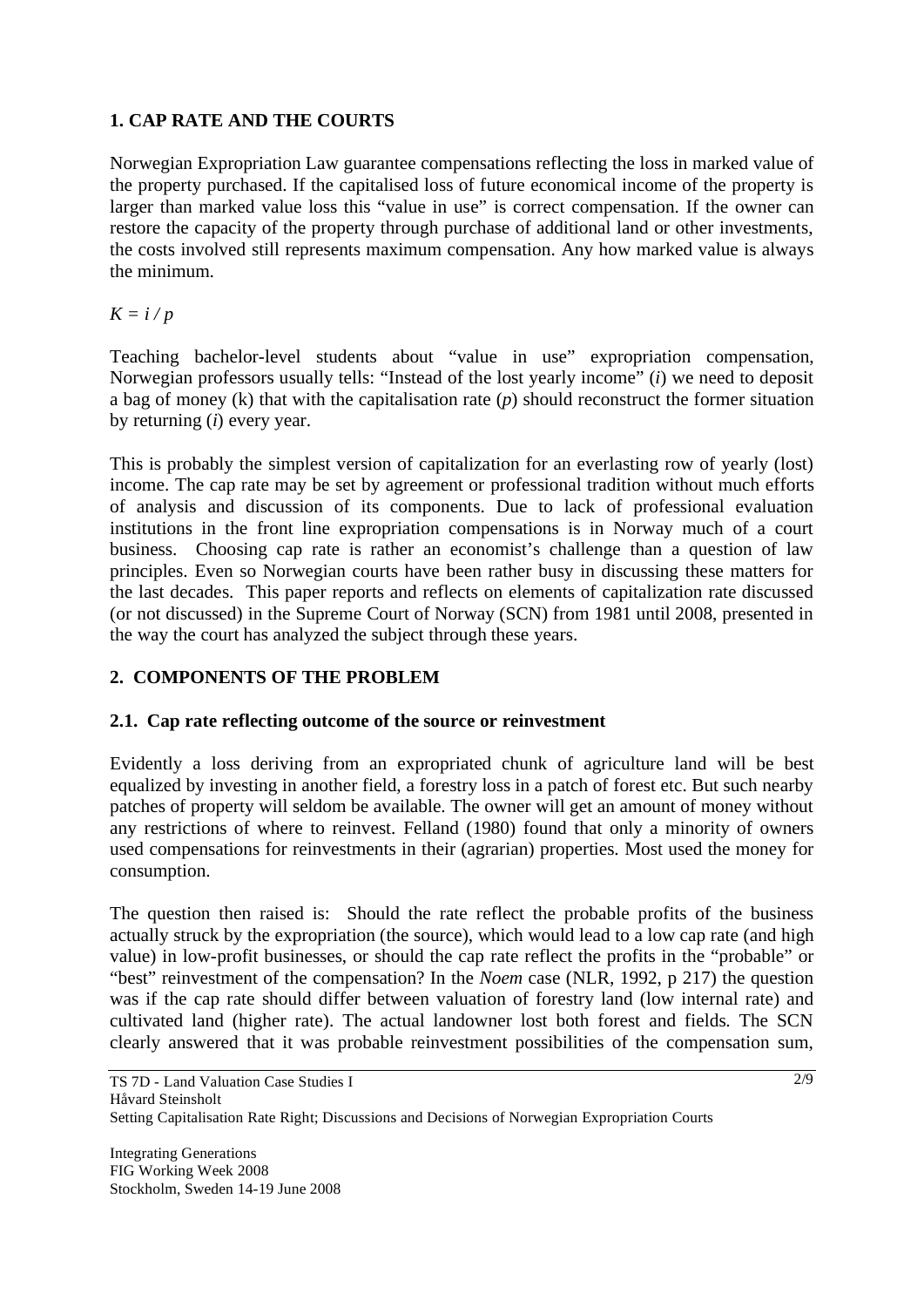independent of the effected business. The cap rent for forest and cultivation should be the same.

Quite clear messages from a court here. But up until today this principle still has been challenged especially by forest evaluators but also by economists like Eide (1995) and Hylland (1995), by politicians of the Parliament (proposal from the Committee of Justice no 25, 2003-2004) and by court decisions at local or appeal level. The arguments have been based on theoretical, empiric or political grounds. The discussions were also trigged by the low interest rate levels in Norway since the late 90ties.

### **2.2. Where to reinvest**

In the *Noem* case the SCN prescribes that the cap rent should be found from reinvestment possibilities within the economical scope of the owner. So SCN claim that a normal owner of farm or forestry land probably will reinvest as far as possible in the farming and forestry business. Quite important is although that SCN remarks that most such owners have loans – which could be reduced.

Stating the freedom of reinvestment SCN still doesn't accept a reinvestment perspective for farmers into blue-collar or down-town investment. When expropriating land in urban areas higher rates should be considered.

### **2.3. Individualized or objective perspective**

In the *Svenkerud* case (NLR, 1986, p.1354) SCN without much discussion states that "value of use" compensation "should be objective". In that case: a hectare of cultivation land should be given same value independent of the present owner's age, capacity or even occupation. Land under lease and even fallow was valuated as being well managed by its owner. Lands that had been added much value by the owners by extraordinary investments should any how not be compensated at this standard level. In other words: All owners of farm land should be considered as well performing cultivators. The exceptional good ones should be more individually investigated.

Still there are some exceptions and questions: Compensation for damage on the remaining property (badly shape of and access to remaining plots) must be judged individually for each holding. Differentiation of value from different soil conditions and other production factors is still possible. Different owners will have different capacity for adaption to the new situation by adjusting production, equipment and labour. This adjustment possibility should always be considered, but it is still unclear if individually or objective. Rented cultivation land which of structural reasons (small holdings etc.) probably will remain so, could be compensated by capitalized land rent.

Capitalization rate should normally also be "objective" within a relevant landowner group. If this is fair or even correct may be discussed: Many Norwegian farmers and forest owners

Integrating Generations FIG Working Week 2008 Stockholm, Sweden 14-19 June 2008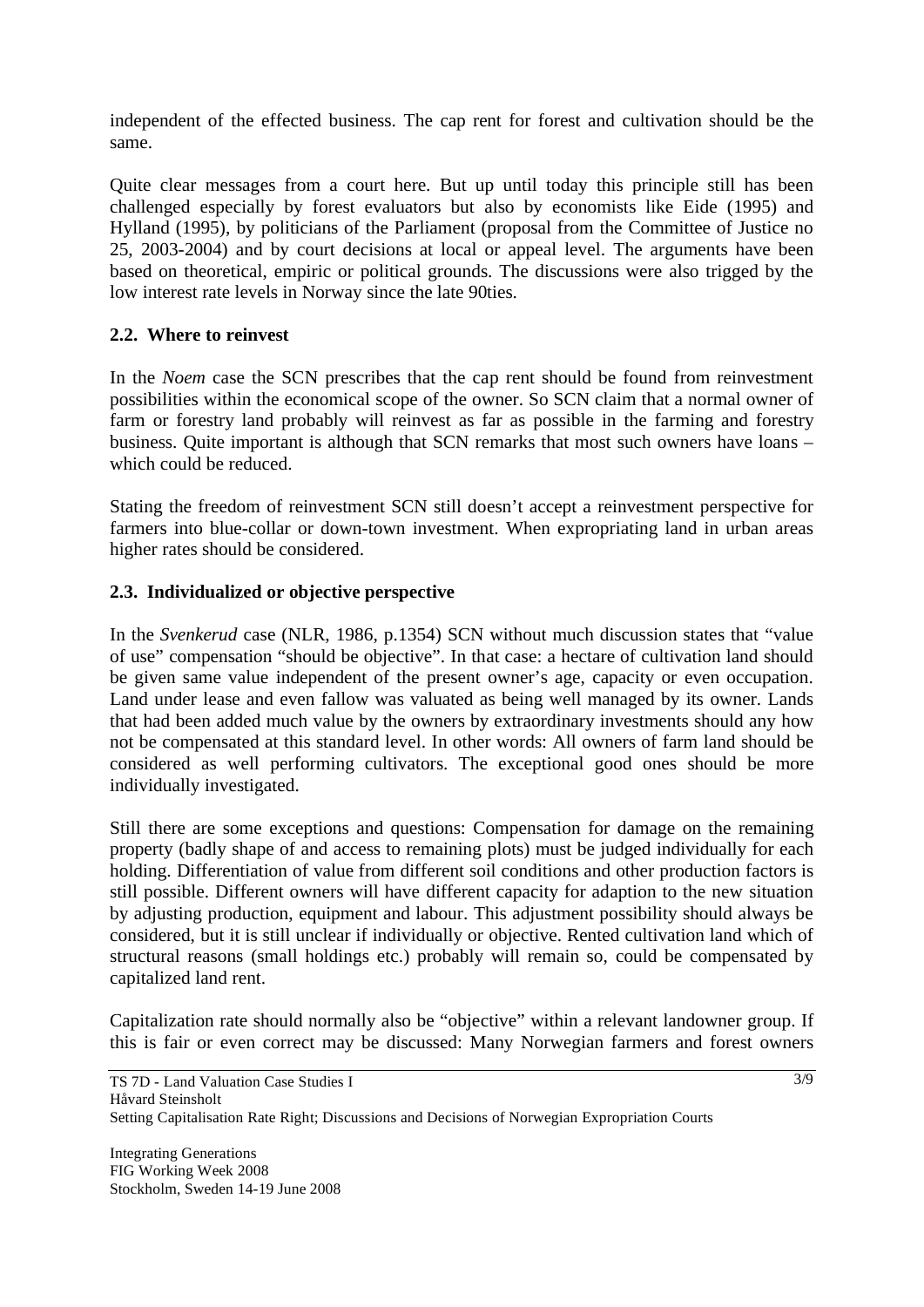accept low returns. On the other hand the Norwegian peasant always have been more than a Jack-of-all trades: He has been a master of that sport! Today you will find active stocktraders, investors and top industrial managers among small-holding farmers. Farms and especially large forest holdings have again become status assets for the economical jet-setters of the country.

### **2.4. Inflation component – the long term rate**

Presuppose that the yearly income of the capitalization formula are set in today's money value, this will be a discussion about cap rate as a real or nominal figure. Nominal supporters have advocated the possibility to reinvest compensations in property or other assets that normally are solid towards inflation. One problem is of course that the capitalisation formula hardly lead to a marked value of such an equivalent asset. Eid and Svendsrud (1992) argue for a real rent perspective demanding homogeneity below and above the division bar of the formula.

In the *Sevaldsen* case (NLR, 1981, p.138) the SCN stated no compensation for loss by inflation. Still Eide (1995) observe the SCN approving 6% cap rate in this injury case – which hardly could reflect a nominal rent at that time. In the1986 *Noem* case SCN avoids the discussion by introducing "long term rate" as the correct perspective investigating reinvestment possibilities. SCN claims that in a long period of time inflation could be balanced by periods of deflation. Probably this statement confuses persons of post-war economical experiences only. Still this has been seen as an acceptance for some coverage of proposed inflation losses. Even if SCN never directly expresses so, the real rent perspective has been strengthened by the *Ølberg* case (NLR, 1993, p.1524) and later cases.

### **2.5. Risk component, capital binding component, administration component,**

As mentioned the SCN prescribes a reinvestment perspective in calculating "value of use". The reinvestment is not limited to businesses exactly of same risk level, time perspective and administration costs as the business influenced by the purchase. The constitutional guarantee of full/fair compensation is not a total reconstruction of all components of the owner's former activity. Except from investments in temples and pyramids, hardly any business matches the 100 year perspective of investments in northern forestry!

But the "reconstruction principle" is not fully rejected: The prescribed limitation of the scope to normal investments in the owner's sphere of business/land excludes extremely different businesses. For fields and forests it will not be appropriate to use cap rates from stock-marked investments accepting large risk and demanding quick returns.

# **2.6. Tax component**

The Expropriation Compensation Act of 1984, §3 states that: "extra tax on compensation should not be taken into regard". This principle rejects to add (or lower) compensations from

Integrating Generations FIG Working Week 2008 Stockholm, Sweden 14-19 June 2008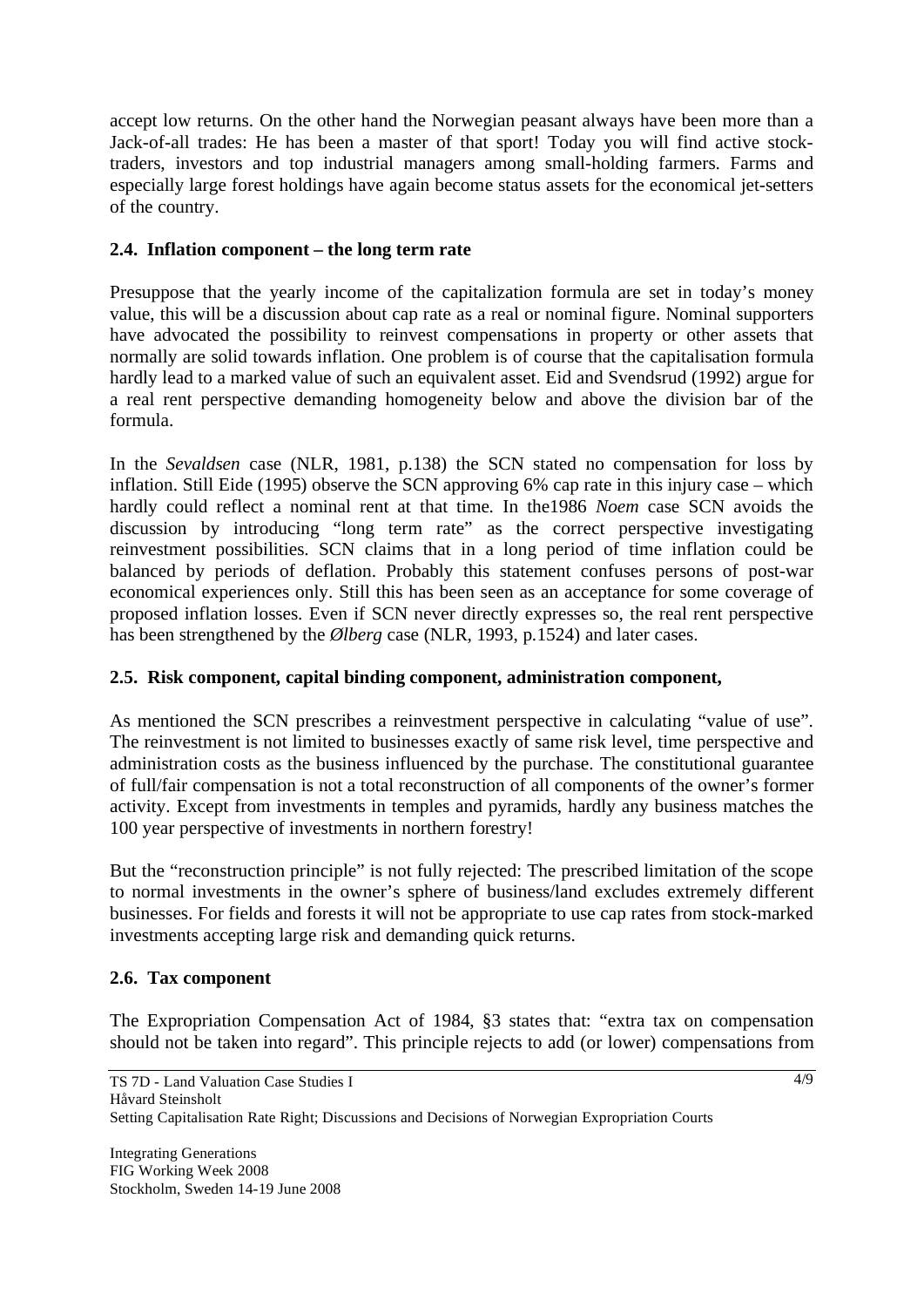the fact that tax levels on periodical income could differ strongly from tax on the compulsory purchase compensation sum. This principle has been reconfirmed by the SCN in an preemptive realisation case (NLR, 1998, p.1389) even if the principle is not mentioned in the Allodial Possession (Odal) Act.

The §3 don't answer if tax should be brought into the capitalisation formula. Calculating the yearly losses or setting cap rate: With or without tax?

Tax level and regime of the predicted reinvestment activity could differ from those of the activity struck by the expropriation. There will even often be individual differences regarding taxation.

A demand of balance regarding tax above and beneath the division bar of the formula should be preferred: If yearly loss is tax corrected – so should the cap rate.

While Land Consolidation courts in some transactions consider taxation levels, this subject has never been touched by expropriation law.

# **3. OTHER ASPECTS**

#### **3.1. Clashing professional models**

Traditionally Norwegian standard (public statistics) agriculture calculations don't contain full compensations for the farmer's labour costs. Even capital costs are underestimated. Probably this is a necessary (political) trick to make a positive bottom line. Using such statistics in search for a cap rate, then might bring us to a too high level.

Forest economists operate with models of optimal forest production/cultivation programmes. Most often the input rate has multiple functions in these models; both as capitalization rate and as important factor to set optimal cultivation programme. Forest valuation is complex and experts are called upon in such cases. Most of these forest experts manage a limited toolbox of calculation models. Forced to use cap rates above 4, these tools may produce strange outputs such as prescribed logging of Christmas tree size logs or negative value of cleared forest land. Many forest evaluators openly disagree with the SCN norms. They also even have problems to fit these norms into the capacity of their evaluation tool box.

#### **3.1. Setting the level**

Forest owners accept an average return of 2-3 % or even less on long term investments. Eide (1995) states this as a nice profit in a long term, low risk and low administration cost business, also when compared with investment in state bonds, average real rent etc.

The rate of reinvestment alternatives in the "objectivised owner's perspective" is not easy to quantify. Reduction of debts might be an exception. Through the years and many cases the

Integrating Generations FIG Working Week 2008 Stockholm, Sweden 14-19 June 2008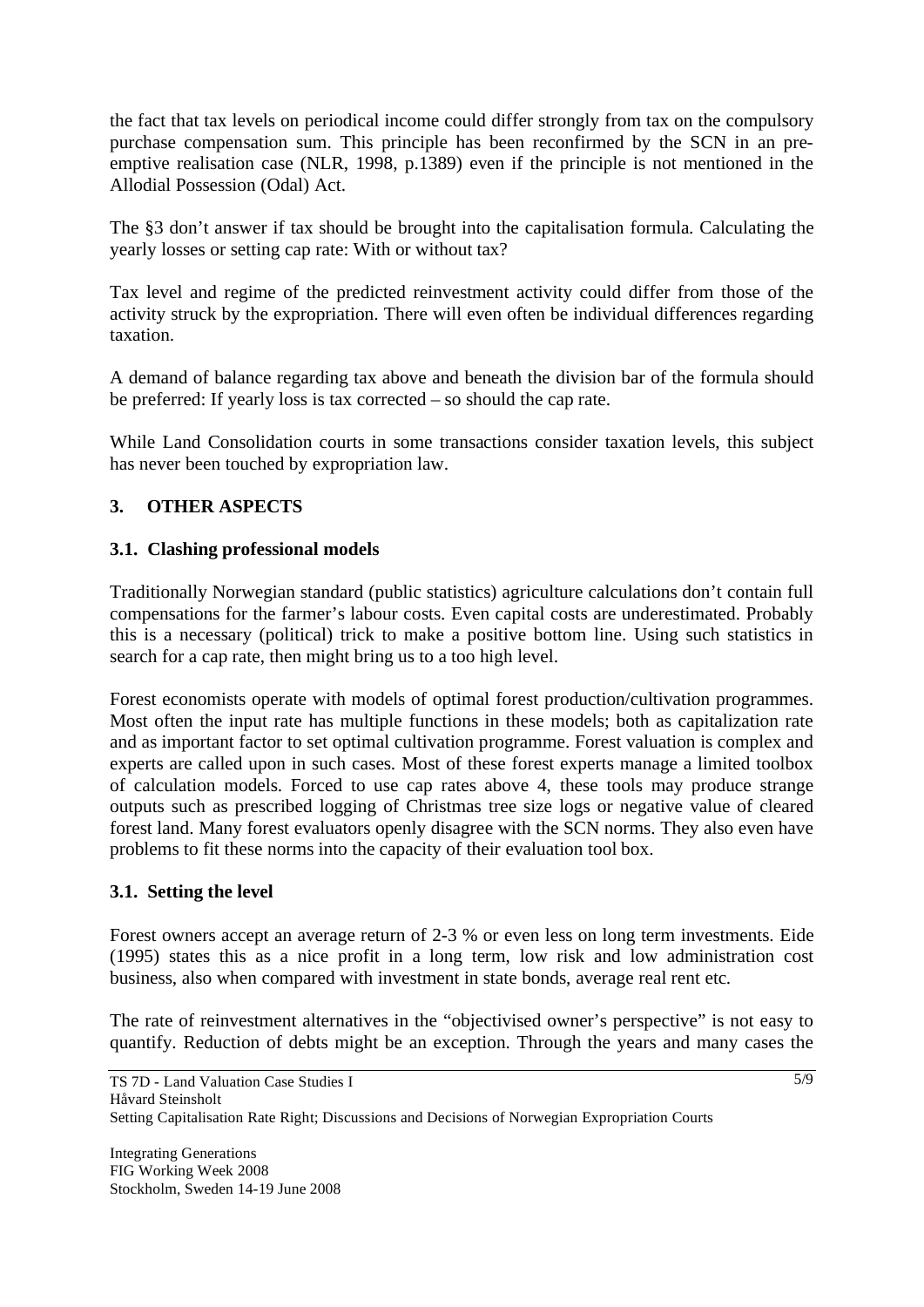SCN has approached the cap rate problem more or less based on economists' analytic dissolving of the phenomena. In the later years, and parallel to such discussions, SCN seem to aim for a standardized level of the rate: 5%.

The 1993 *Ølberg* case handled compensation principles of physical injury. A teenager was disabled by a car accident. His economical loss was calculated as loss of future income. The cap rate model of argument was complex, but the SCN ended up declaring that cap rent hardly could be set below 5%. In the *Flåmyra* case (NLR, 1994, p.557) (forest reserve) SCN declared that normally (but not in that case) there was no reason to choose lower cap rate in expropriation cases than in personal injury cases.

European jurisdictions struggle to keep principles and levels of American injury compensations out of the continent. Especially in countries of highly developed public security systems, keeping such compensations low is a part of the "public-private agreement" and institutional settings. There are reasons to keep injury compensation levels low. It could be discussed if similar "defence strategy" towards "malicious attacks from outside" is legitimate when comes to expropriation compensations.

In the *House-rent* case (HR-2008-359-A, not yet published) an obiter dictum solidly states that 5% cap rate is the present rule in expropriation cases. Still in the 1994 *Flåmyra* case and in the *Torsæterkampen* case (NLR, 1997, p.428) lower rates were accepted because of "special conditions" (special restrictions in parish common forests).

In Norway there is public prize control on purchase of agriculture and forestry land. The highest legal prize is calculated from yearly income capitalized with 4% rate (governmental by-law). In the 2008 *Gråfjellet* case this max prize is rejected as argument for expropriation situations. The parallel to the 4% standard used by land consolidation of forest properties is also rejected.

In the *Gråfjellet* case (HR-2008-225 -A, not yet published) (forest expropriated for military purposes) the SCN pronounce; "only exceptional conditions could legitimate a lower cap rate than the standard level of 5%" (authors translation). Such condition must be "individual" or "special". A lower rate used in a whole business (like forestry) is "general" and does not fulfil this condition. This case is the most forceful 5% declaration in Norwegian law history. After all these years of interesting, expensive and maybe less fruitful court discussions; may be peace has been brought to the Kingdom; represented by the standard of 5% cap rate.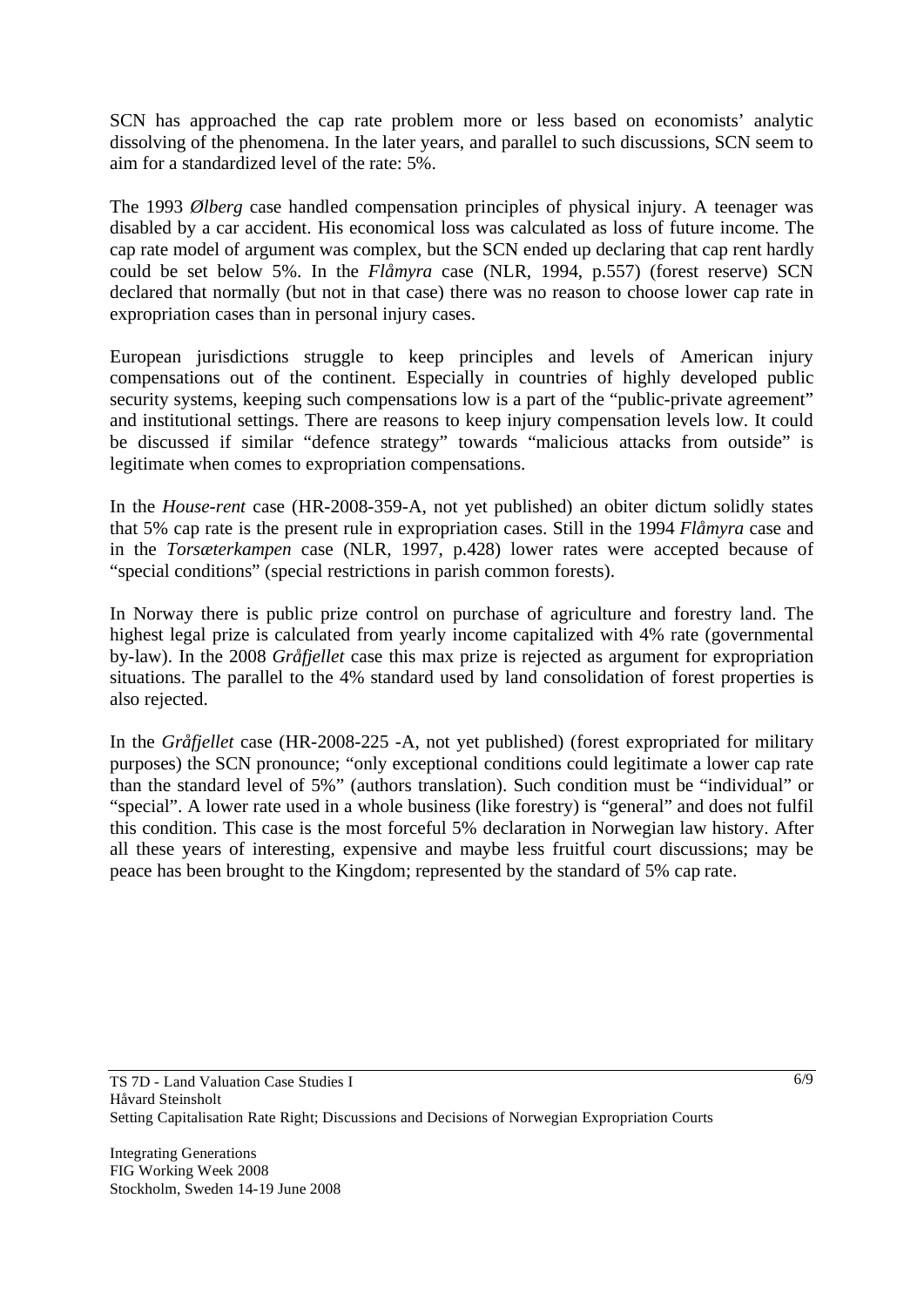#### **REFERENCES**

Eid, J, Svendsrud, A, 1992, Erstatning ved fredning av skog, Landbruksøkonomisk forum, no 4/92, p 67-92, Oslo, Universitetsforlaget.

Eide, E,1995, Valg av investeringsobjekt for erstatningsbeløp, Lov og rett, page 58-64, Oslo, Universitetsforlaget.

Felland, O, 1980, Brukstilpassing etter oreigning til vegformål (Adjustment of farm businesses after public road expropriation), 303 pages, Oslo, Landbruksforlaget, ISBN 82- 529-0415-7.

Hylland, Aa, 1995, Renter og kapitalisering – kommentarer til en avgjørelse i Høyesterett, Lov og rett, page 40-57, Oslo, Universitetsforlaget.

NLR: Norwegian Law Review: The different court cases are published in Rettstidende (Norwegian Law Review - NLR). Year and page start number references are presented in the text only. Two Supreme Court cases of 2008 have not yet been published. Reference is given by their case numbers.

#### **BIOGRAPHICAL NOTES**

**Håvard Steinsholt**, Associate Professor, Norwegian University of Life Sciences.

Cand. Agric. (MSC), Land Consolidation, Agricultural University of Norway, 1983.

Agronomist course 1977, Postgraduate studies, Nordiska institutet för samhällsplanering, (Nordic Institute for Planning), Stockholm 1988-89.

Research Assistant, 1986-90, Associate Professor, NLH, 90-07, Agricultural University of Norway/ Norwegian University of Life Sciences,

Project leader, Land Consolidation Court of Østfold District, Norway, 1983-85

Expert Consultant; Land valuation issues, District Courts, Courts of appeal, Supreme Court: 1986-2007.

Publications:

1987, Verdier og verdifordeling ved vegjordskifte (Values and reallocation of values in combined land consolidation and expropriation cases), Kart og Plan 2/87, p. 167-172. Universitetsforlaget, Oslo.

1994, Bytte av areal ved offentlige arealinngrep (Exchange of land, an alternative to expropriation), Kart og Plan 3/94, p. 137-144. Universitetsforlaget, Oslo.

1996, Jordskifte under nye rammeforutsetninger – med fokus på påregnelig bruk (New frameworks for land consolidation; standards of expropriation), Kart og Plan 3/96, p. 177- 182. Universitetsforlaget, Oslo.

2001, Grunnerververrollen og faget (land acquisition: towards a profession), Kart og Plan 2/01, p. 89-94. Universitetsforlaget, Oslo.

2005, Grunnerverv i kommuner (Land purchase in Norwegian municipalities), Kart og Plan 3/05, p. 159-167. Universitetsforlaget, Oslo.

TS 7D - Land Valuation Case Studies I Håvard Steinsholt Setting Capitalisation Rate Right; Discussions and Decisions of Norwegian Expropriation Courts

Integrating Generations FIG Working Week 2008 Stockholm, Sweden 14-19 June 2008